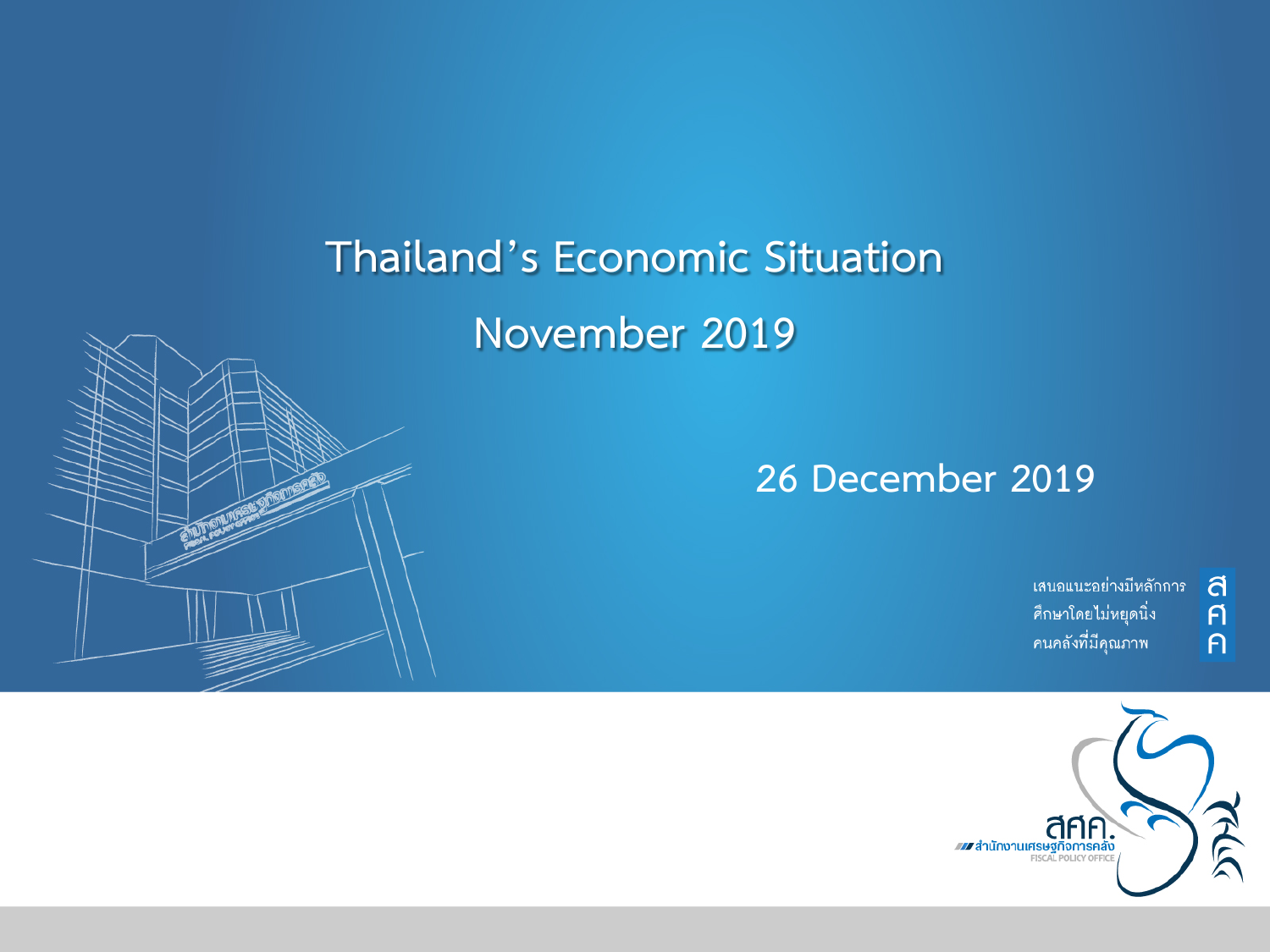#### **Private Consumption**



| Growth rate: %YOY                      |       | 2018    |                |         | 2018           |         |         |         |                | 2019    |            |            |
|----------------------------------------|-------|---------|----------------|---------|----------------|---------|---------|---------|----------------|---------|------------|------------|
| (Share of GDP)                         | 2017  |         | O <sub>1</sub> | Q2      | Q <sub>3</sub> | Q4      | Q1      | Q2      | Q <sub>3</sub> | Oct     | <b>Nov</b> | <b>YTD</b> |
| Real GDP (%YoY)                        | 4.0%  | 4.1%    | 5.0%           | 4.7%    | 3.2%           | 3.6%    | 2.8%    | 2.3%    | 2.4%           | ÷.      | $\sim$     | 2.6%       |
| Private Consumption (48.2%)            | 3.0%  | 4.6%    | 3.8%           | 4.1%    | 5.2%           | 5.4%    | 4.9%    | 4.4%    | 4.2%           | $\sim$  | $\sim$     | 4.6%       |
| Real VAT (%YoY)                        | 3.7%  | 5.6%    | 4.1%           | 6.0%    | 6.6%           | 5.8%    | 1.7%    | 0.4%    | $-5.7%$        | $-4.9%$ | $-5.0%$    | $-2.0%$    |
| %gog SA / %mom SA                      |       |         | 2.1%           | 2.0%    | 2.4%           | $-0.7%$ | $-1.8%$ | 0.5%    | $-3.7%$        | 3.9%    | 0.1%       |            |
| Imports of consumption goods (%YoY)    | 4.7%  | 8.4%    | 7.6%           | 11.6%   | 6.1%           | 8.2%    | 1.0%    | $-1.2%$ | 8.1%           | $-1.8%$ | 1.3%       | 2.0%       |
| %gog SA / %mom SA                      |       |         | 2.1%           | 4.5%    | $-2.7%$        | 4.2%    | $-4.7%$ | 2.1%    | 6.9%           | $-2.3%$ | 0.1%       |            |
| Passenger car sales (%YoY)             | 23.7% | 15.4%   | 12.1%          | 23.6%   | 21.2%          | 6.8%    | 13.9%   | 3.7%    | $-1.7%$        | $-7.6%$ | $-16.4%$   | 1.7%       |
| %gog SA / %mom SA                      |       |         | $-1.5%$        | 8.5%    | 1.3%           | $-0.8%$ | 4.2%    | $-1.2%$ | $-3.3%$        | $-3.0%$ | $-5.9%$    |            |
| Registration of new Motorcycles (%YoY) | 5.5%  | $-2.9%$ | $-1.7%$        | $-5.8%$ | $-3.7%$        | $-0.2%$ | $-0.1%$ | $-7.1%$ | 0.9%           | 2.0%    | $-6.8%$    | $-2.2%$    |
| %qoq SA / %mom SA                      |       |         | $-4.1%$        | 0.8%    | $-1.8%$        | 4.9%    | $-3.8%$ | $-6.4%$ | 6.9%           | 11.1%   | $-9.0%$    |            |
| Consumer Confidence Index (level)      | 64.0  | 67.8    | 66.7           | 67.5    | 69.6           | 67.4    | 68.1    | 64.8    | 60.8           | 57.9    | 56.4       | 63.2       |
| Real farm income (FPO) (%YoY)          | 1.5%  | 2.0%    | $-2.9%$        | 4.3%    | 6.5%           | 2.0%    | 1.5%    | 0.4%    | 2.9%           | $-0.4%$ | 1.8%       | 1.5%       |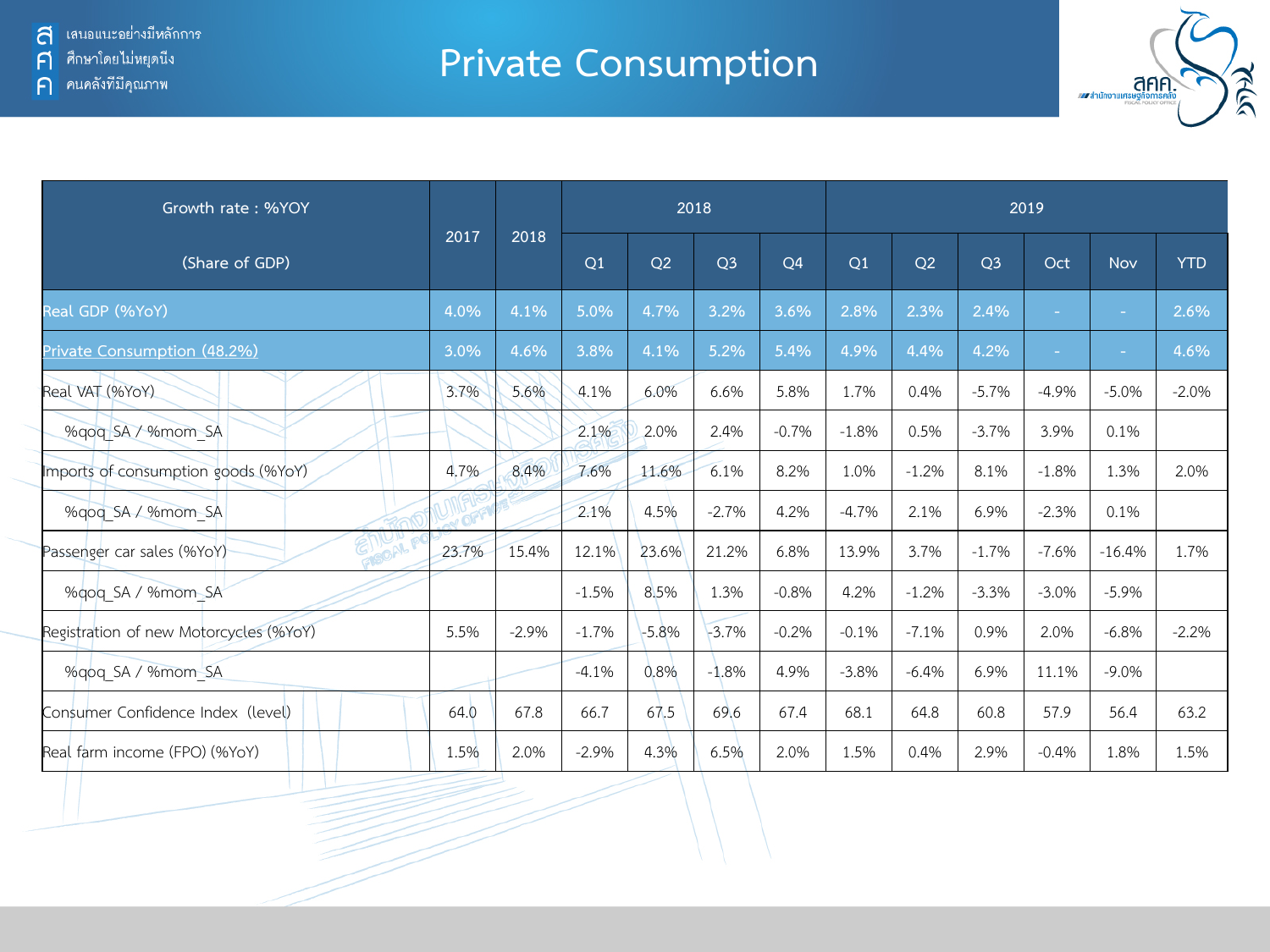ค**ิด** คนคลังที่มีคุณภาพ

#### **Private Investment**



| Growth rate: %YoY                             |         |       |                |         | 2018           |                | 2019    |          |                |                          |            |            |  |
|-----------------------------------------------|---------|-------|----------------|---------|----------------|----------------|---------|----------|----------------|--------------------------|------------|------------|--|
| (Share of GDP)                                | 2017    | 2018  | O <sub>1</sub> | Q2      | Q <sub>3</sub> | O <sub>4</sub> | Q1      | Q2       | Q <sub>3</sub> | Oct                      | <b>Nov</b> | <b>YTD</b> |  |
| Private investment (17.7%)                    | 2.9%    | 3.9%  | 3.1%           | 3.1%    | 3.8%           | 5.5%           | 4.4%    | 2.2%     | 2.4%           | ÷.                       | $\sim$     | 3.3%       |  |
| Private investment in equipment (14.5%)       | 3.9%    | 3.9%  | 3.1%           | 3.3%    | 3.4%           | 5.6%           | 5.1%    | 2.5%     | 3.1%           | $\sim$                   | $\sim$     | 3.8%       |  |
| Private investment in construction (3.2%)     | $-0.9%$ | 4.1%  | 3.1%           | 2.8%    | 5.2%           | 5.1%           | 1.8%    | 0.9%     | 0.0%           | $\overline{\phantom{a}}$ | $\sim$     | 1.3%       |  |
| Private Investment in Equipment Indicators    |         |       |                |         |                |                |         |          |                |                          |            |            |  |
| Imports of capital goods (volume) (%YoY)      | 6.3%    | 3.4%  | 9.1%           | 5.6%    | $-1.1%$        | 0.5%           | $-9.6%$ | $-6.4%$  | $-1.0%$        | 1.0%                     | $-11.2%$   | $-5.6%$    |  |
| %qoq SA / %mom SA                             |         |       | 5.1%           | $-1.4%$ | $-3.5%$        | 0.4%           | $-5.5%$ | 2.5%     | 1.7%           | 5.2%                     | $-6.5%$    |            |  |
| Commercial car sales (%YoY)                   | 7.5%    | 22.2% | 13.0%          | 28.2%   | 22.8%          | 25.0%          | 9.5%    | 2.9%     | $-11.3%$       | $-13.5%$                 | $-16.1%$   | $-2.8%$    |  |
| %gog SA / %mom SA                             |         |       | 10.5%          | 10.0%   | 2.8%           | 0.3%           | $-3.3%$ | 2.8%     | $-11.0%$       | 9.5%                     | $-3.8%$    |            |  |
| Private Investment in Construction Indicators |         |       |                |         |                |                |         |          |                |                          |            |            |  |
| Real estate tax collection (%YoY)             | $-0.9%$ | 13.2% | 14.8%          | 16.8%   | 10.8%          | 11.2%          | 4.9%    | $-15.6%$ | $-2.3%$        | $-12.8%$                 | $-6.3%$    | $-5.6%$    |  |
| %gog SA / %mom SA                             |         |       | 6.3%           | 6.4%    | $-1.2%$        | $-0.3%$        | 0.1%    | $-14.3%$ | 13.9%          | $-9.3%$                  | 0.7%       |            |  |
| Cement sales (%YoY)                           | 1.3%    | 4.6%  | 1.6%           | 4.0%    | 8.8%           | 4.4%           | $-3.0%$ | $-3.9%$  | $-9.2%$        | $-9.0\%$                 | $-2.2%$    | $-5.4%$    |  |
| %gog SA / %mom SA                             |         |       | 1.6%           | $-0.2%$ | 4.8%           | $-1.8%$        | $-5.6%$ | $-0.8%$  | $-1.3%$        | 0.5%                     | 2.8%       |            |  |
| Construction Materials Index (CMI) (%YoY)     | 1.9%    | 2.6%  | 2.8%           | 3.6%    | 3.2%           | 1.0%           | 0.0%    | 0.0%     | $-2.4%$        | $-3.1%$                  | $-3.1%$    | $-1.2%$    |  |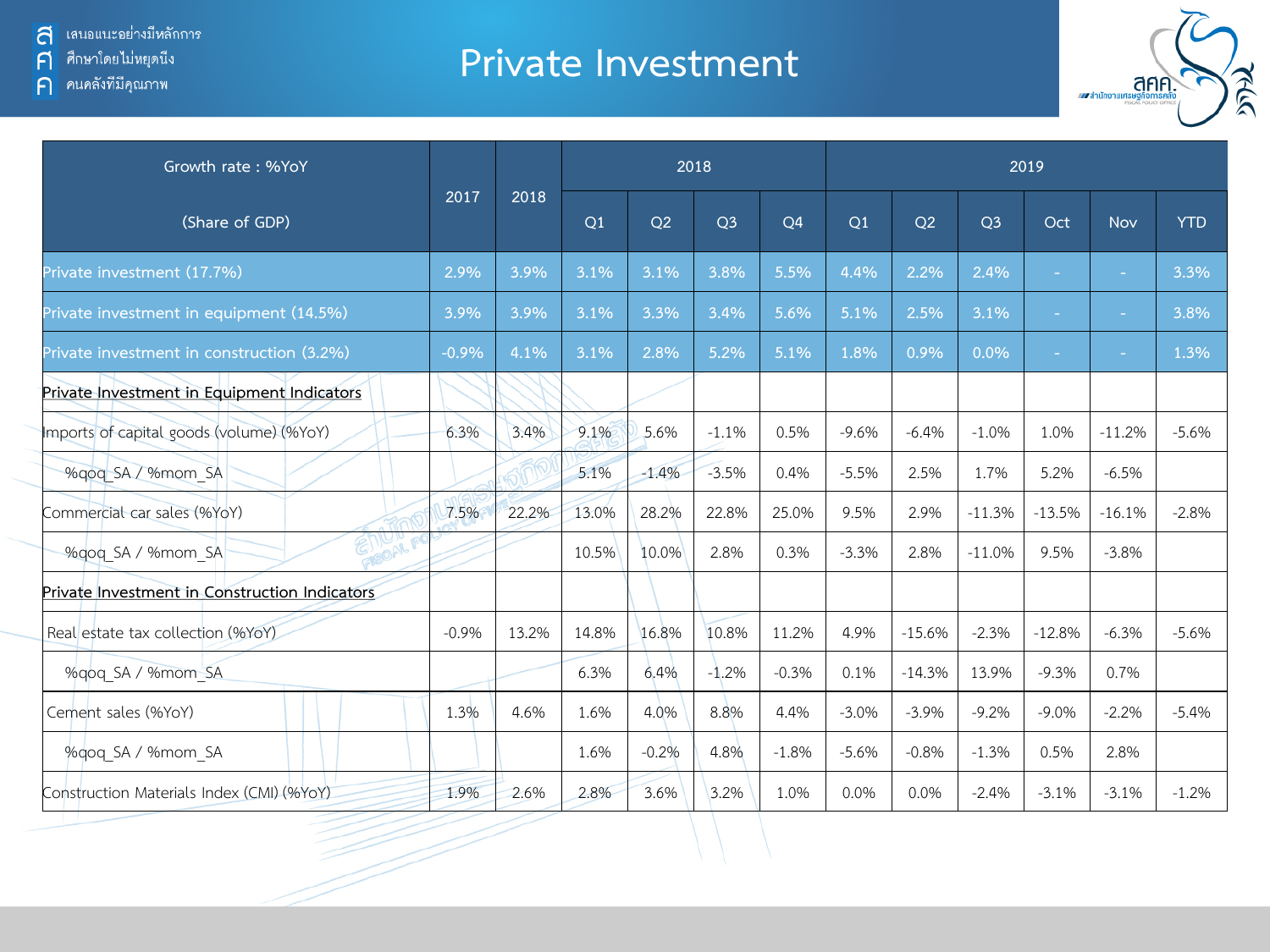



|                               |                   |               | <b>FY2018</b>                 |                    |                    |                    | <b>FY2019</b>                 |                                      |           |            |             |  |  |
|-------------------------------|-------------------|---------------|-------------------------------|--------------------|--------------------|--------------------|-------------------------------|--------------------------------------|-----------|------------|-------------|--|--|
| Expenditure                   |                   | FY2017 FY2018 | Q <sub>3</sub><br><b>FY18</b> | Q4/<br><b>FY18</b> | Q1/<br><b>FY19</b> | Q2/<br><b>FY19</b> | Q <sub>3</sub><br><b>FY19</b> | <b>Budget</b><br>Framework<br>FY2019 | Oct       | <b>Nov</b> | <b>FYTD</b> |  |  |
| 1. Current Year FY2019        | $2,686.6$ 2,792.1 |               | 695.6                         | 625.9              | 893.0              | 669.2              | 590.2                         | 3,000.0                              | 347.5     | 154.6      | 502.2       |  |  |
| %YoY                          | 4.2%              | 3.9%          | 11.3%                         | 2.8%               | $-0.5%$            | 16.8%              | $-15.1%$                      | $-1.6%$                              | $-22.4\%$ | -22.6%     | $-22.4%$    |  |  |
| Disbursement Rate (%)         | 91.9%             | 91.5%         | 22.8%                         | 20.5%              | 29.8%              | 22.3%              | 19.7%                         |                                      | 11.6%     | 5.2%       | 16.7%       |  |  |
| 2. Carry Over                 | رب<br>204.0       | 215.1         | 42.8                          | 44.7               | 70.8               | 61.0               | 71.3                          | 255.8                                | 20.7      | 26.7       | 47.4        |  |  |
| 3. Total Expenditures $(1+2)$ | 2,890.5           | 3,007.2       | 738.4                         | 670.6              | 963.7              | 730.2              | 661.5                         | 3,255.8                              | 368.2     | 181.3      | 549.5       |  |  |
| %YoY                          | 3.0%              | 4.0%          | 13.3%                         | 5.9%               | $-0.4%$            | 15.8%              | $-10.4%$                      | $-3.5%$                              | $-21.4\%$ | $-19.9%$   | $-20.9%$    |  |  |

**Fiscal Sector**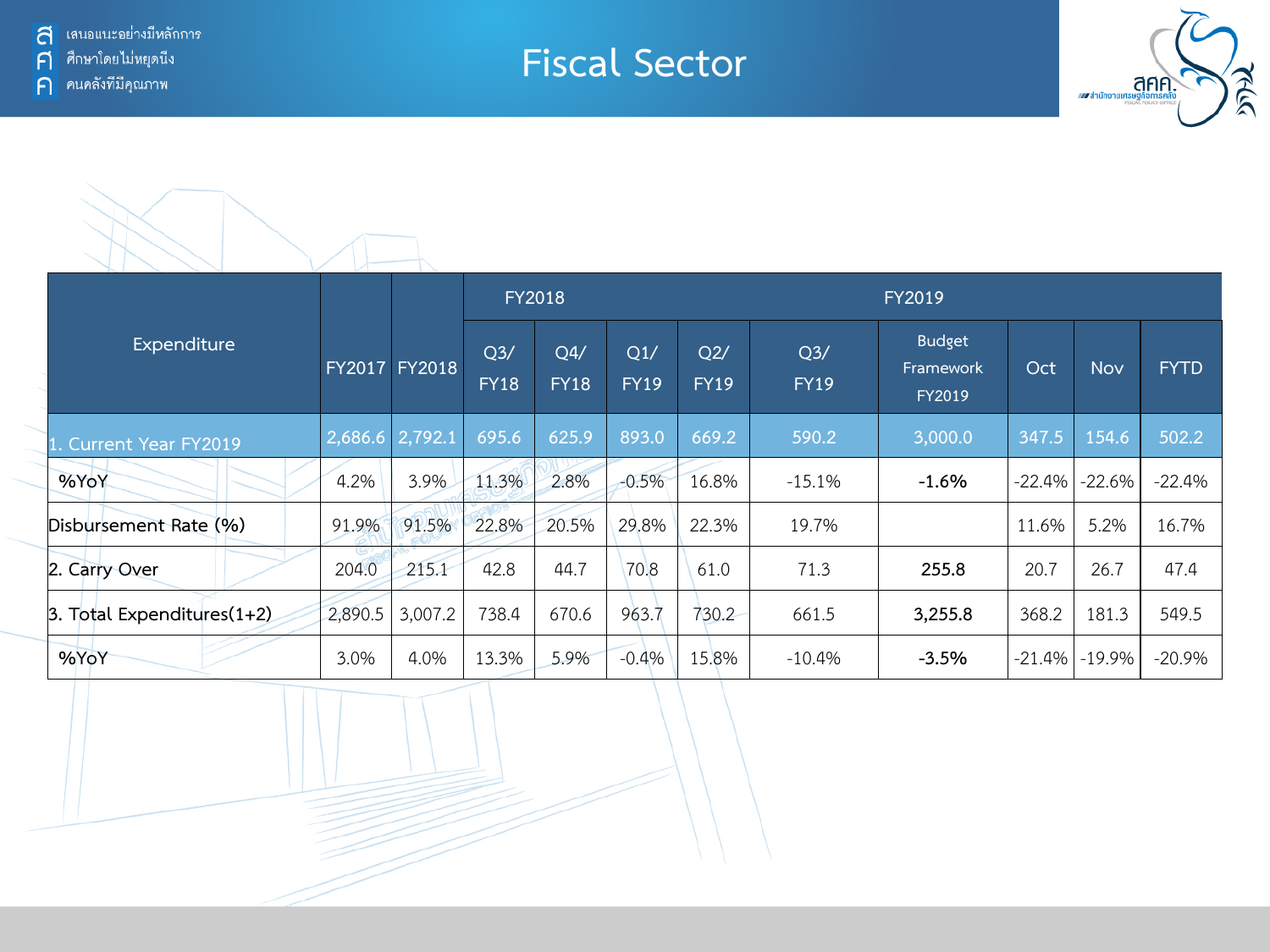#### **Fiscal Sector**



|                                     |         |               | <b>FY2018</b>      |                    |                    |                    |                    | <b>FY2019</b>                        |           |            |             |  |  |
|-------------------------------------|---------|---------------|--------------------|--------------------|--------------------|--------------------|--------------------|--------------------------------------|-----------|------------|-------------|--|--|
| Expenditure<br>(Unit: Billion Baht) |         | FY2017 FY2018 | Q3/<br><b>FY18</b> | Q4/<br><b>FY18</b> | Q1/<br><b>FY19</b> | Q2/<br><b>FY19</b> | Q3/<br><b>FY19</b> | <b>Budget</b><br>Framework<br>FY2019 | Oct       | <b>Nov</b> | <b>FYTD</b> |  |  |
| <b>Current Year FY2019</b>          | 2,686.6 | 2,792.1       | 695.6              | 625.9              | 893.0              | 669.2              | 590.2              | 3,000.0                              | 347.5     | 154.6      | 502.2       |  |  |
| %YoY                                | 4.2%    | 3.9%          | 11.3%              | 2.8%               | $-0.5%$            | 16.8%              | $-15.1%$           | $-1.6%$                              | $-22.4%$  | $-22.6\%$  | $-22.4%$    |  |  |
| Disbursement Rate (%)               | 91.9%   | 91.5%         | 22.8%              | 20.5%              | 29.8%              | 22.3%              | 19.7%              |                                      | 11.6%     | 5.2%       | 16.7%       |  |  |
| <b>Current Expenditure</b>          | 2,305.8 | 2,411.8       | 603.7              | 518.3              | 817.7              | 569.0              | 497.5              | 2,448.9                              | 337.0     | 148.9      | 485.9       |  |  |
| %YoY                                | 4.1%    | 4.6%          | 11.5%              | 3.1%               | 0.9%               | 18.8%              | $-17.6%$           | $-2.4%$                              | $-20.2\%$ | $-17.9%$   | $-19.5%$    |  |  |
| Disbursement Rate (%)               | 98.6%   | 96.1%         | 24.0%              | 20.6%              | 33.4%              | 23.2%              | 20.3%              |                                      | 14.0%     | 6.2%       | 20.2%       |  |  |
| Capital Expenditure                 | 380.8   | 380.3         | 91.9               | 107.6              | 75.2               | 100.2              | 92.7               | 551.1                                | 10.5      | 05.7       | 16.2        |  |  |
| %YoY                                | 4.4%    | $-0.1%$       | 10.0%              | 1.3%               | $-13.7%$           | 7.0%               | 0.8%               | 2.1%                                 | -58.7%    | $-68.8\%$  | $-62.9%$    |  |  |
| Disbursement Rate (%)               | 65.3%   | 70.5%         | 17.0%              | 19.9%              | 13.7%              | 18.2%              | 16.8%              |                                      | 1.8%      | 1.0%       | 2.7%        |  |  |
| 2. Carry Over                       | 204.0   | 215.1         | 42.8               | 44.7               | 70.8               | 61.0               | 71.3               | 255.8                                | 20.7      | 26.7       | 47.4        |  |  |
| Total Expenditures (1+2)            | 2,890.5 | 3,007.2       | 738.4              | 670.6              | 963.7              | 730.2              | 661.5              | 3,255.8                              | 368.2     | 181.3      | 549.5       |  |  |
| %YoY                                | 3.0%    | 4.0%          | 13.3%              | 5.9%               | $-0.4%$            | 15.8%              | $-10.4%$           | $-3.5%$                              | -21.4%    | $-19.9%$   | $-20.9%$    |  |  |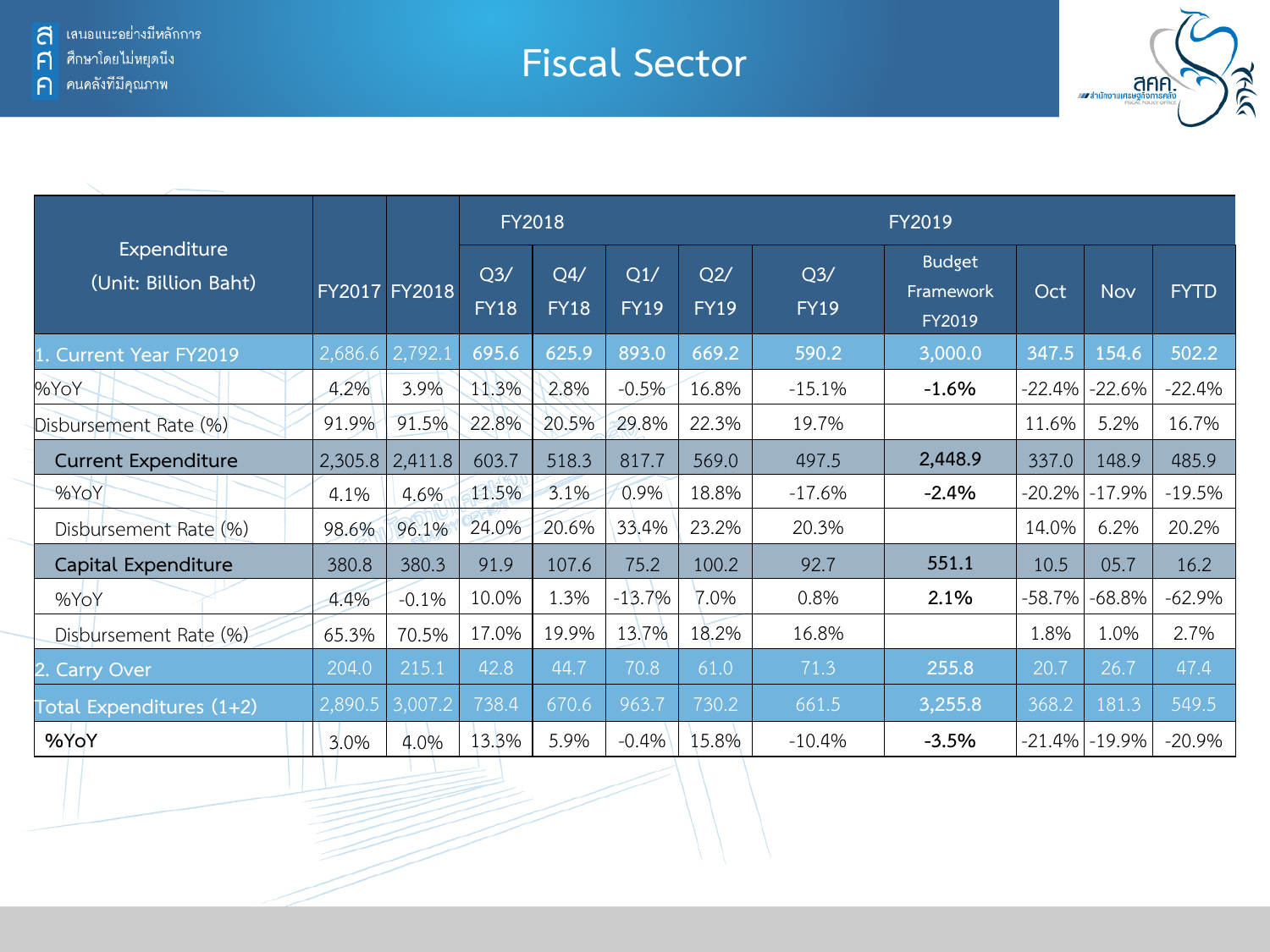## **Exports by Products**



| Export                                    | Share | 2017    |         | 2018<br>2018 |                |                |          |          | 2019     |                |           |          |            |            |  |
|-------------------------------------------|-------|---------|---------|--------------|----------------|----------------|----------|----------|----------|----------------|-----------|----------|------------|------------|--|
|                                           |       |         |         | Q1           | O <sub>2</sub> | Q <sub>3</sub> | Q4       | Q1       | Q2       | Q <sub>3</sub> | <b>O4</b> | Oct      | <b>Nov</b> | <b>YTD</b> |  |
| Real Exports of Goods (56.0%)             |       | 4.1%    | 4.1%    | 7.2%         | 9.5%           | $-0.5%$        | 0.8%     | $-5.9%$  | $-5.8%$  | a.             | 0.8%      | $\sim$   | $\sim$     | $-5.8%$    |  |
| Value \$ term (Custom Dep.) %YoY          |       | 9.9%    | 6.9%    | 12.2%        | 11.2%          | 3.0%           | 2.0%     | $-1.9%$  | $-3.8%$  | $-0.5%$        | 2.0%      | $-4.5%$  | $-7.4%$    | $-2.8%$    |  |
| Price \$ term (Ministry of Commerce) %YoY |       | 3.6%    | 3.4%    | 4.7%         | 4.5%           | 3.0%           | 1.6%     | 0.4%     | 0.2%     | 0.4%           | 1.6%      | $-0.2%$  | 0.3%       | 0.3%       |  |
| Volume \$ term (MOF) %YoY                 |       | 6.0%    | 3.4%    | 7.1%         | 6.4%           | 0.0%           | 0.3%     | $-2.2%$  | $-3.9%$  | $-0.9%$        | 0.3%      | $-4.3%$  | $-7.7%$    | $-3.0%$    |  |
| Real Exports of Major Goods               |       |         |         |              |                |                |          |          |          |                |           |          |            |            |  |
| Electronic Goods %YoY                     | 15.2% | 13.6%   | 4.4%    | 16.5%        | 10.1%          | 1.9%           | $-7.8%$  | $-12.4%$ | $-9.0%$  | $-7.3%$        | $-7.8%$   | $-1.7%$  | $-3.5%$    | $-8.3%$    |  |
| Volume \$ term %YoY                       |       | 13.7%   | 1.8%    | 14.0%        | 6.7%           | $-1.0%$        | $-10.0%$ | $-13.5%$ | $-9.3%$  | $-7.0%$        | $-10.0%$  | $-0.9%$  | $-2.5%$    | $-8.4%$    |  |
| Vehicle %YoY                              | 14.9% | 5.5%    | 9.6%    | 20.3%        | 16.3%          | 7.5%           | $-3.6%$  | $-5.6%$  | $-7.7%$  | $-4.4%$        | $-3.6%$   | 0.1%     | $-9.7%$    | $-5.7%$    |  |
| Volume \$ term %YoY                       |       | 4.6%    | 8.4%    | 18.5%        | 14.5%          | 6.1%           | $-3.8%$  | $-5.8%$  | $-7.7%$  | $-4.1%$        | $-3.8%$   | 1.2%     | $-8.9%$    | $-5.5%$    |  |
| Electrical Appliance %YoY                 | 9.6%  | 6.3%    | 3.6%    | 5.8%         | 3.9%           | 3.6%           | 1.1%     | 0.1%     | $-1.2%$  | 0.7%           | 1.1%      | 0.5%     | $-3.4%$    | $-0.4%$    |  |
| Volume \$ term %YoY                       |       | 4.0%    | 1.0%    | 0.8%         | 0.5%           | 2.1%           | 0.5%     | 0.0%     | $-1.2%$  | 0.3%           | 0.5%      | $-0.2%$  | $-4.3%$    | $-0.6%$    |  |
| Agriculture %YoY                          | 9.2%  | 17.8%   | 1.1%    | 0.6%         | 6.7%           | 1.6%           | $-3.8%$  | $-0.8%$  | $-4.3%$  | $-6.0%$        | $-3.8%$   | $-15.3%$ | $-14.2%$   | $-5.8%$    |  |
| Volume \$ term %YoY                       |       | 7.3%    | $-4.9%$ | $-9.4%$      | $-2.0%$        | $-2.1%$        | $-5.8%$  | $-1.9%$  | $-6.3%$  | $-11.2%$       | $-5.8%$   | $-19.0%$ | $-18.9%$   | $-8.9%$    |  |
| Agro-Industry %YoY                        | 7.2%  | $-0.8%$ | 7.0%    | 10.0%        | 9.2%           | 6.1%           | 3.0%     | $-0.8%$  | $-4.4%$  | 3.3%           | 3.0%      | 9.5%     | 10.8%      | 1.3%       |  |
| Volume \$ term %YoY                       |       | $-8.2%$ | 6.8%    | 5.4%         | 8.3%           | 8.0%           | 5.4%     | 0.4%     | $-4.1%$  | 2.8%           | 5.4%      | 9.2%     | 10.8%      | 1.5%       |  |
| Mineral and Fuel %YoY                     | 4.4%  | 29.3%   | 28.1%   | 38.3%        | 29.7%          | 29.7%          | 18.1%    | $-9.5%$  | $-13.8%$ | $-25.6%$       | 18.1%     | $-34.5%$ | $-36.0%$   | $-20.7%$   |  |
| Volume \$ term %YoY                       |       | 5.6%    | 5.3%    | 17.1%        | 8.3%           | $-2.1%$        | 1.0%     | $-10.5%$ | $-12.0%$ | $-19.2%$       | 1.0%      | $-23.3%$ | $-30.6%$   | $-16.6%$   |  |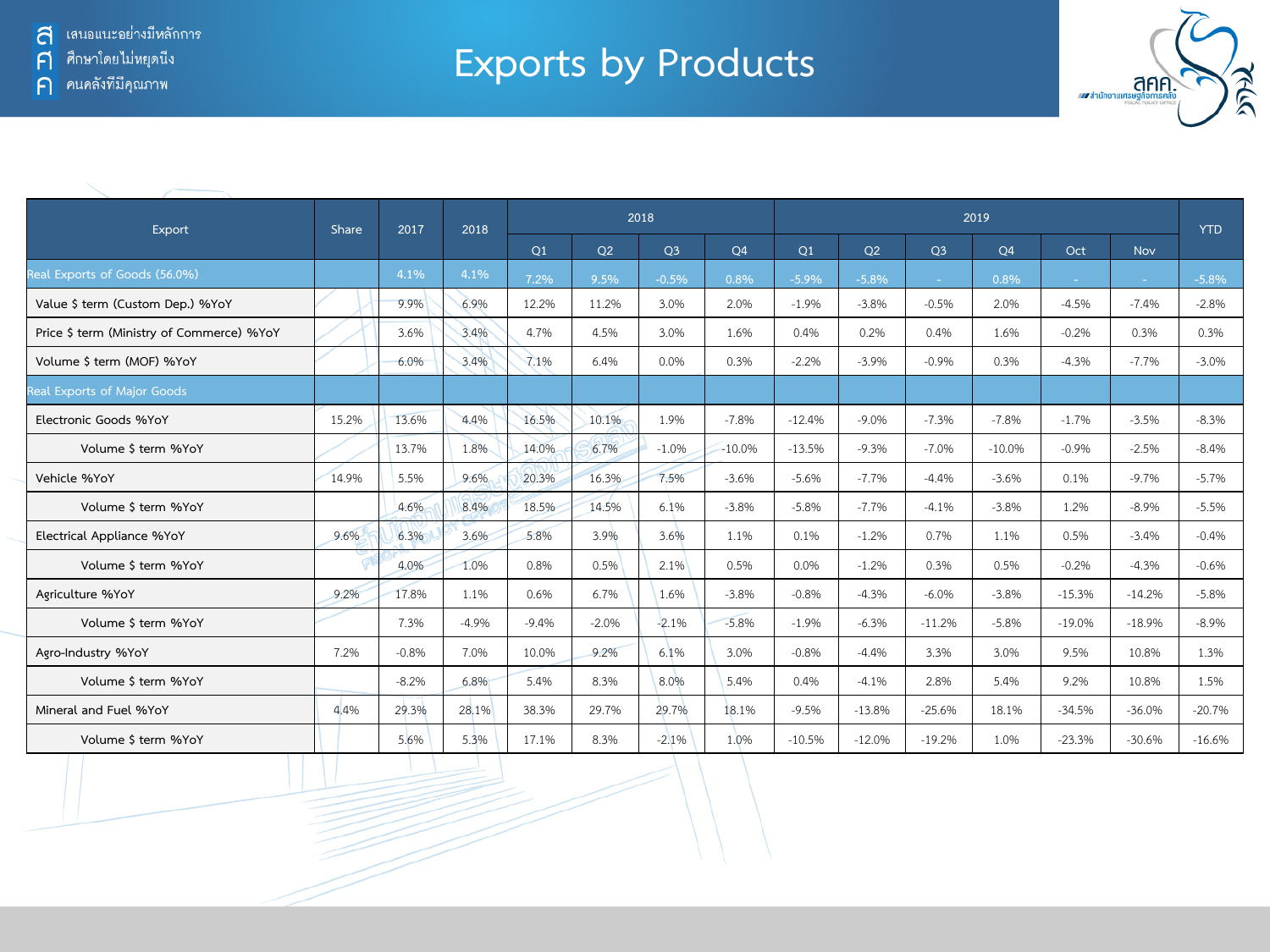### **Exports by Destination**



| Export              | Share  | 2017    | 2018    | 2018  |          |                |                | 2019     |          |                |          |            |            |  |
|---------------------|--------|---------|---------|-------|----------|----------------|----------------|----------|----------|----------------|----------|------------|------------|--|
|                     |        |         |         | Q1    | Q2       | Q <sub>3</sub> | Q <sub>4</sub> | Q1       | Q2       | Q <sub>3</sub> | Oct      | <b>Nov</b> | <b>YTD</b> |  |
| <b>Total Export</b> | 100.0% | 9.9%    | 6.9%    | 12.2% | 11.2%    | 3.0%           | 2.0%           | $-1.9%$  | $-3.8%$  | $-0.5%$        | $-4.5%$  | $-7.4%$    | $-2.8%$    |  |
| China               | 12.0%  | 24.0%   | 2.7%    | 4.1%  | 16.0%    | $-2.3%$        | $-4.8%$        | $-10.3%$ | $-9.0%$  | 2.8%           | $-4.2%$  | 2.3%       | $-4.7%$    |  |
| U.S.A               | 11.1%  | 8.5%    | 5.5%    | 9.1%  | 6.8%     | 0.1%           | 6.8%           | 32.0%    | 3.3%     | 7.7%           | 4.8%     | $-2.6%$    | 11.4%      |  |
| Japan               | 9.9%   | 7.7%    | 13.0%   | 24.9% | 11.3%    | 8.6%           | 8.2%           | $-1.4%$  | $-2.3%$  | 2.9%           | 0.5%     | $-10.9%$   | $-1.3%$    |  |
| EU.                 | 9.0%   | 8.1%    | 5.1%    | 11.0% | 11.2%    | 2.5%           | $-3.7%$        | $-7.1%$  | $-7.3%$  | $-5.6%$        | $-8.8%$  | $-8.2%$    | $-7.0%$    |  |
| Australia           | 5.1%   | 3.5%    | 2.9%    | 14.0% | 10.3%    | $-3.3%$        | $-7.4%$        | $-9.3%$  | $-7.5%$  | 12.1%          | $-7.1%$  | $-22.0%$   | $-3.9%$    |  |
| Vietnam             | 5.1%   | 22.9%   | 11.9%   | 18.7% | 6.7%     | 13.1%          | 10.0%          | 6.1%     | 2.8%     | $-14.1%$       | $-16.8%$ | $-16.2%$   | $-5.3%$    |  |
| Hong Kong           | 5.0%   | 7.2%    | 1.8%    | 1.4%  | 9.5%     | 2.8%           | $-6.3%$        | $-13.6%$ | $-5.1%$  | $-5.4%$        | $-3.4%$  | 2.6%       | $-6.8%$    |  |
| Malaysia            | 4.6%   | 7.4%    | 12.6%   | 15.5% | 12.6%    | 19.4%          | 3.6%           | $-3.4%$  | $-8.5%$  | $-17.8%$       | $-3.9%$  | $-18.7%$   | $-10.4%$   |  |
| Indonesia           | 4.1%   | 8.2%    | 15.9%   | 21.4% | 13.4%    | 19.4%          | 9.8%           | $-8.9%$  | $-18.9%$ | $-13.0%$       | 3.3%     | $-5.9%$    | $-11.4%$   |  |
| Singapore           | 3.7%   | 0.8%    | 13.6%   | 12.3% | $-7.6%$  | 24.9%          | 29.2%          | $-10.9%$ | 10.7%    | $-5.8%$        | $-27.1%$ | $-8.7%$    | $-5.8%$    |  |
| Middle East         | 3.4%   | $-1.8%$ | $-5.1%$ | 11.1% | $-10.3%$ | $-6.2%$        | $-13.7%$       | $-7.3%$  | $-8.3%$  | 2.4%           | 3.7%     | 5.9%       | $-2.9%$    |  |
| Philippines         | 3.1%   | 8.6%    | 13.9%   | 14.0% | 23.2%    | 23.6%          | $-2.8%$        | $-8.4%$  | $-17.4%$ | $-15.1%$       | $-3.9%$  | $-8.6%$    | $-12.4%$   |  |
| Africa              | 3.0%   | 10.9%   | 10.8%   | 21.3% | 22.4%    | 5.3%           | $-2.4%$        | $-4.7%$  | $-11.0%$ | $-12.8%$       | $-9.8%$  | $-19.4%$   | $-10.4%$   |  |
| India               | 3.0%   | 25.7%   | 17.8%   | 32.8% | 27.7%    | 14.3%          | $-0.4%$        | 1.3%     | 4.3%     | $-8.1%$        | $-17.2%$ | $-14.1%$   | $-3.2%$    |  |
| South Korea         | 2.0%   | 14.4%   | 6.0%    | 6.7%  | 12.3%    | 3.0%           | 1.6%           | $-5.9%$  | $-0.3%$  | $-10.3%$       | $-1.1%$  | $-10.0%$   | $-5.4%$    |  |
| Taiwan              | 1.6%   | 19.0%   | $-0.9%$ | 11.5% | 1.6%     | $-10.1%$       | $-5.3%$        | $-14.4%$ | $-5.3%$  | 10.0%          | 23.4%    | 6.5%       | $-0.4%$    |  |
| PS. ASEAN-9         | 27.1%  | 8.9%    | 14.9%   | 15.1% | 13.6%    | 21.8%          | 9.6%           | $-4.4%$  | $-5.9%$  | $-13.9%$       | $-9.3%$  | $-10.3%$   | $-8.5%$    |  |
| PS. ASEAN-5         | 15.5%  | 6.1%    | 13.6%   | 16.1% | 9.4%     | 20.2%          | 9.3%           | $-7.7%$  | $-8.7%$  | $-12.1%$       | $-8.9%$  | $-11.1%$   | $-9.6%$    |  |
| PS. Indochina-4     | 11.6%  | 12.9%   | 16.7%   | 13.8% | 19.9%    | 24.1%          | 9.9%           | 0.1%     | $-2.0%$  | $-16.2%$       | $-9.9%$  | $-9.3%$    | $-7.0%$    |  |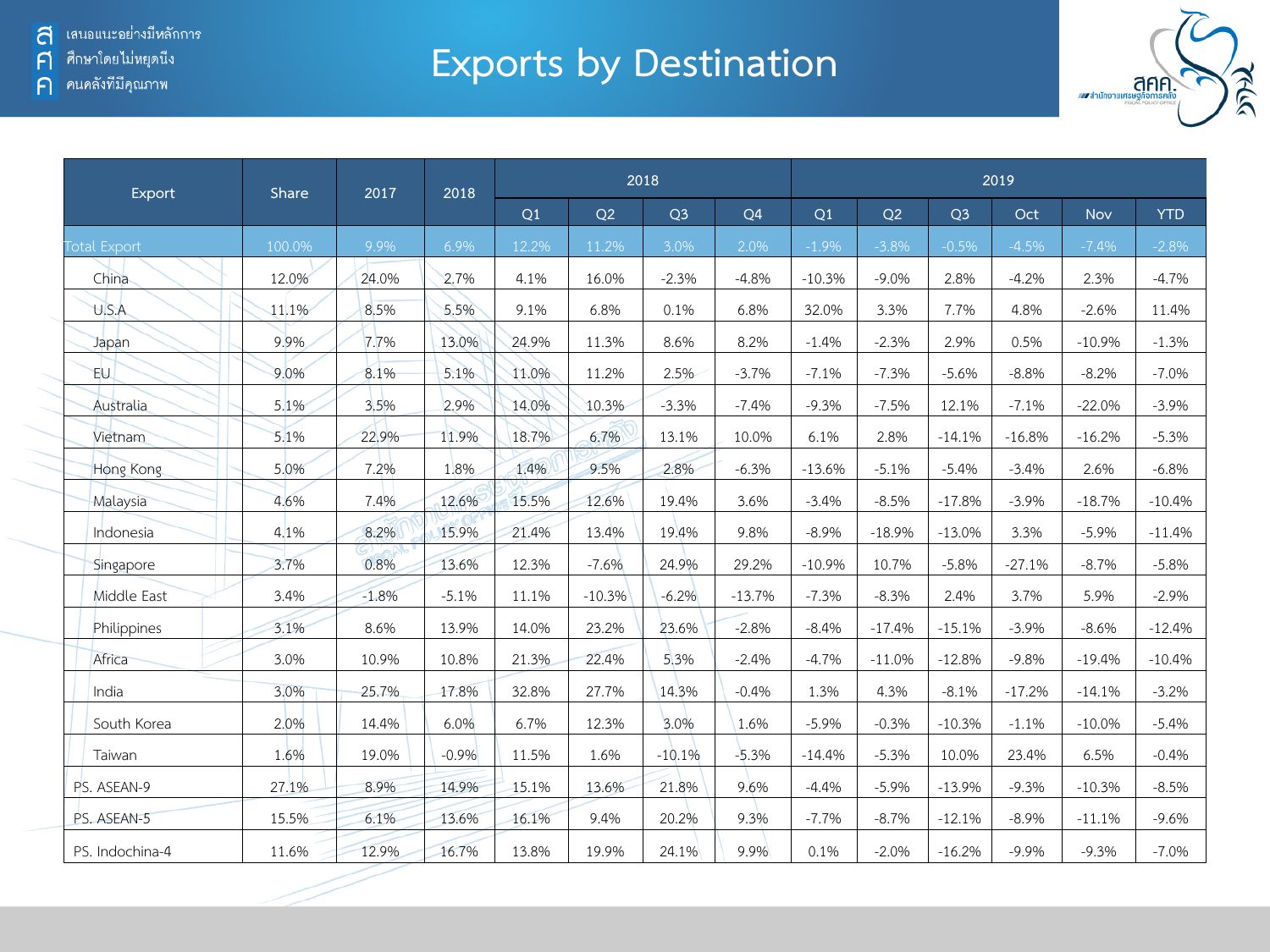### **Import**



| Import                                                   | <b>Share</b> | 2017  | 2018  |                |       | 2018           |                |         |         | 2019           |          |          |            |
|----------------------------------------------------------|--------------|-------|-------|----------------|-------|----------------|----------------|---------|---------|----------------|----------|----------|------------|
|                                                          |              |       |       | O <sub>1</sub> | Q2    | Q <sub>3</sub> | Q <sub>4</sub> | Q1      | Q2      | Q <sub>3</sub> | Oct      | Nov      | <b>YTD</b> |
| Real Imports of Goods (49.8%)                            |              | 7.4%  | 8.1%  | 10.4%          | 7.9%  | 9.9%           | 4.5%           | $-2.6%$ | $-3.4%$ | ÷.             |          | ÷        | $-3.0%$    |
| Value \$ term (Custom Dep.) %YoY                         |              | 14.1% | 12.0% | 16.6%          | 13.9% | 13.6%          | 4.8%           | $-1.4%$ | $-4.2%$ | $-6.1%$        | $-7.6%$  | $-13.8%$ | $-5.2%$    |
| Price \$ term (Ministry of Commerce)<br>%YoY             |              | 5.5%  | 5.6%  | 6.6%           | 7.2%  | 6.2%           | 2.7%           | 0.1%    | $-0.1%$ | $-0.2%$        | $-1.4%$  | 1.3%     | 0.0%       |
| Volume \$ term (ann.) %YoY                               |              | 8.1%  | 6.1%  | 9.4%           | 6.3%  | 7.0%           | 2.0%           | $-1.5%$ | $-4.1%$ | $-5.9%$        | $-6.3%$  | $-14.9%$ | $-5.2%$    |
| <b>Import of Major Goods</b>                             |              |       |       |                |       |                |                |         |         |                |          |          |            |
| Raw Materials %YoY                                       | 40.3%        | 18.7% | 9.7%  | 16.2%          | 8.5%  | 16.9%          | $-2.1%$        | $-8.2%$ | $-2.9%$ | $-13.2%$       | $-9.3%$  | $-6.1%$  | $-8.2%$    |
| Volume \$ term %YoY                                      |              | 14.1% | 5.1%  | 6.4%           | 3.9%  | 13.7%          | $-3.4%$        | $-4.9%$ | $-2.8%$ | $-14.9%$       | $-10.6%$ | $-7.7%$  | $-8.1%$    |
| Less Raw Gold %YoY                                       | 35.8%        | 13.0% | 10.6% | 15.5%          | 10.2% | 10.1%          | 7.0%           | $-2.3%$ | $-2.7%$ | $-2.9%$        | $-9.2%$  | $-9.3%$  | $-3.9%$    |
| Volume \$ term %YoY                                      |              | 8.8%  | 5.8%  | 5.7%           | 5.7%  | 5.4%           | 6.3%           | 2.2%    | $-2.5%$ | $-2.0%$        | $-9.0%$  | $-9.8%$  | $-2.4%$    |
| Capital Goods %YoY                                       | 25.8%        | 8.0%  | 5.2%  | 12.2%          | 7.9%  | 0.0%           | 1.5%           | $-9.1%$ | $-5.5%$ | 0.8%           | 3.1%     | $-8.9%$  | $-4.3%$    |
| Volume \$ term %YoY                                      |              | 6.3%  | 3.4%  | 9.1%           | 5.6%  | $-1.1%$        | 0.5%           | $-9.6%$ | $-6.4%$ | $-1.0%$        | 1.0%     | $-11.2%$ | $-5.6%$    |
| Capital Goods Excluding Aircraft, Ship and<br>Train %YoY | 24.1%        | 5.3%  | 8.7%  | 9.3%           | 14.5% | 6.1%           | 5.4%           | 0.2%    | $-5.7%$ | $-2.7%$        | $-4.7%$  | $-8.3%$  | $-3.5%$    |
| Volume \$ term %YoY                                      |              | 3.5%  | 6.7%  | 5.9%           | 12.1% | 4.8%           | 4.4%           | $-0.3%$ | $-6.6%$ | $-4.5%$        | $-7.0%$  | $-10.7%$ | $-4.8%$    |
| Fuel %YoY                                                | 16.6%        | 25.6% | 36.3% | 28.5%          | 45.4% | 45.5%          | 27.4%          | 5.6%    | $-7.1%$ | $-10.9%$       | $-28.5%$ | $-47.9%$ | $-11.8%$   |
| Volume \$ term %YoY                                      |              | 0.4%  | 9.0%  | 6.9%           | 9.1%  | 6.8%           | 12.8%          | 5.2%    | $-4.7%$ | 0.1%           | $-13.8%$ | $-45.8%$ | $-6.5%$    |
| Consumer Goods %YoY                                      | 11.1%        | 6.4%  | 10.0% | 11.0%          | 13.8% | 6.9%           | 8.4%           | 0.8%    | $-1.1%$ | 9.1%           | $-0.8%$  | 3.0%     | 2.5%       |
| Volume \$ term %YoY                                      |              | 4.7%  | 8.4%  | 7.6%           | 11.6% | 6.1%           | 8.2%           | 1.0%    | $-1.2%$ | 8.1%           | $-1.8%$  | 1.3%     | 2.0%       |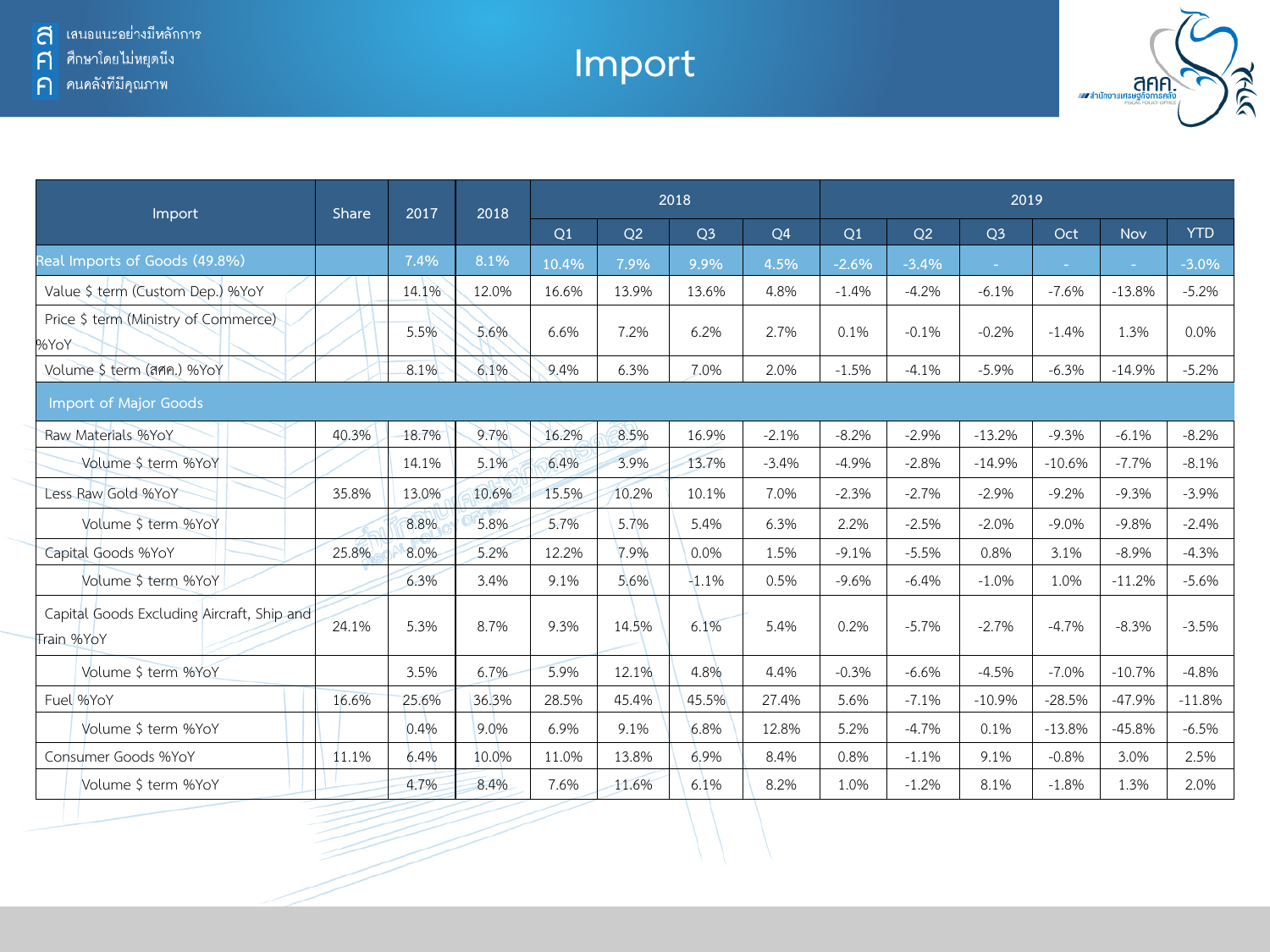## **Supply-side Economy**



| Growth rate: %YoY                              |      |      |       | 2018  |                |                |      |                |                | 2019   |         |            |
|------------------------------------------------|------|------|-------|-------|----------------|----------------|------|----------------|----------------|--------|---------|------------|
| (Share of GDP)                                 | 2017 | 2018 | Q1    | Q2    | Q <sub>3</sub> | Q <sub>4</sub> | Q1   | Q <sub>2</sub> | Q <sub>3</sub> | Oct    | Nov     | <b>YTD</b> |
| Agri-sector production (6.4%)                  | 3.7% | 5.1% | 6.8%  | 10.5% | 3.2%           | 0.7%           | 1.7% | $-1.1%$        | 1.5%           | $\sim$ | $\sim$  | 0.4%       |
| Non-agri-sector production (94.4%)             | 4.1% | 4.0% | 4.8%  | 4.2%  | 3.1%           | 4.0%           | 2.9% | 2.6%           | 2.3%           | $\sim$ | $\sim$  | 2.8%       |
| Manufacturing production (27.4%)               | 2.2% | 2.7% | 3.2%  | 2.9%  | 1.3%           | 3.3%           | 0.9% | 1.1%           | $-1.5%$        | $\sim$ | $\sim$  | 1.0%       |
| - Hotels and restaurants (5.8%)                | 5.1% | 4.8% | 5.7%  | 4.9%  | 4.2%           | 4.4%           | 4.0% | 3.5%           | 3.8%           | $\sim$ | $\sim$  | 3.8%       |
| Agricultural products (%YoY)                   | 6.5% | 8.6% | 10.9% | 11.7% | 11.3%          | 3.7%           | 2.5% | $-0.1%$        | 2.0%           | 0.4%   | $-2.7%$ | 0.7%       |
| Thai Industries Sentiment Index (TISI) (level) | 86.3 | 91.6 | 90.5  | 90.3  | 92.4           | 93.2           | 95.2 | 95.1           | 92.8           | 91.2   | 92.3    | 93.9       |
| Number of foreign inbound tourists (%YoY)      | 9.4% | 7.3% | 15.2% | 8.1%  | 1.7%           | 4.0%           | 2.1% | 1.4%           | 7.2%           | 12.5%  | 5.9%    | 4.4%       |
| %gog SA / %mom SA                              |      |      | 14.7% | 7.8%  | 1.6%           | 4.6%           | 1.8% | 1.3%           | 7.3%           | 2.5%   | $-1.8%$ |            |